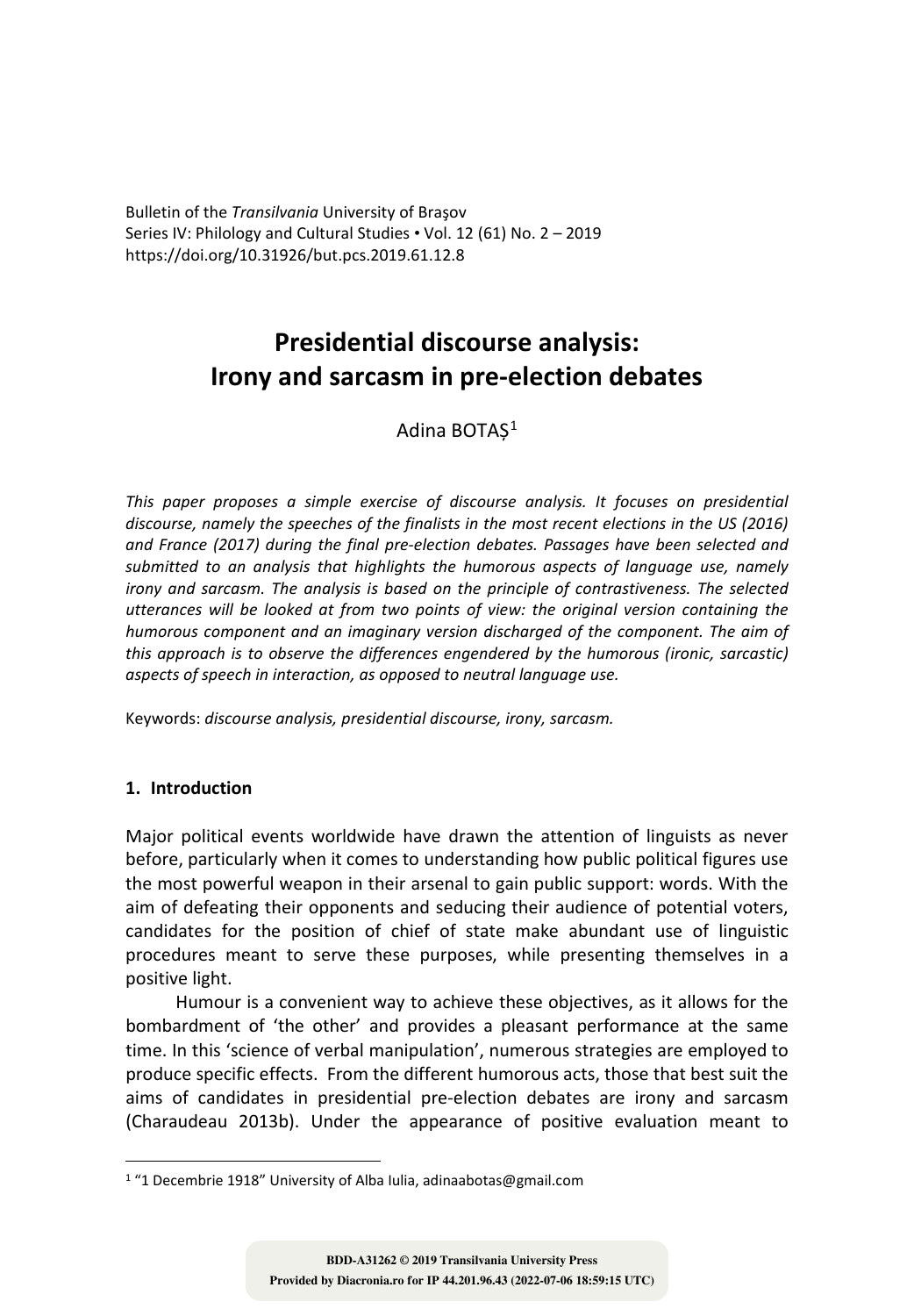generate a pleasant emotion, the candidates are actually attacking and trying to disqualify each other, as well as convince the public to share their views.

Irony and sarcasm are driven by different mechanisms and have varied effects within interactions. In this paper, I propose an analysis of the most popular aspects of verbal humour found in presidential discourse. I extracted my corpus from the speeches of the finalists in the most recent elections in the US (2016) and France (2017), namely the final pre-election debates.

#### **2. Method**

In this analysis, I selected relevant sequences of speech, which I extracted from the filmed debates, all fully available on youtube.com. These passages have been transcribed and subjected to a form-function type of analysis (Gee 1999, 54), looking for patterns of speech and links across them, in order to formulate a valid hypothesis about the most common strategies used to convey irony and sarcasm.

As an exercise, I proposed an analysis based on a principle of contrastiveness, namely a double assessment of the selected utterances. First, I focused on the original formulation, giving special attention to the +ironic component; second, I attempt to discharge the utterance of the ironic component, bring it to a neutral formulation, and reimagine it in a  $-$ ironic formula. Then, I analysed the differences from the point of view of the ironic contribution to the interaction.

My kit of inquiry tools contained the various associations between literal and intended meaning, the different equations determining the construction of different humorous acts and strategies, intertextuality, conversations, etc.

The exercise consisted of identifying, noting, classifying, interpreting and comparing the various uses of verbal humour in this genre of discourse from the point of view of a contrastive  $\pm$  ironic feature. I have mostly focused on linguistic elements and some paralinguistic elements, leaving non-linguistic aspects out for this phase of my research. In the analysis of the data, I made use of the theoretical framework I have chosen to work with, applying it both for the classification and interpretation of humorous speech acts.

Therefore, I intend to see how irony and sarcasm are used as recurrent humorous strategies in presidential speech, in what manner they contribute to the construction of a charismatic image of the candidates and in what ways their absence affects these strategies and images.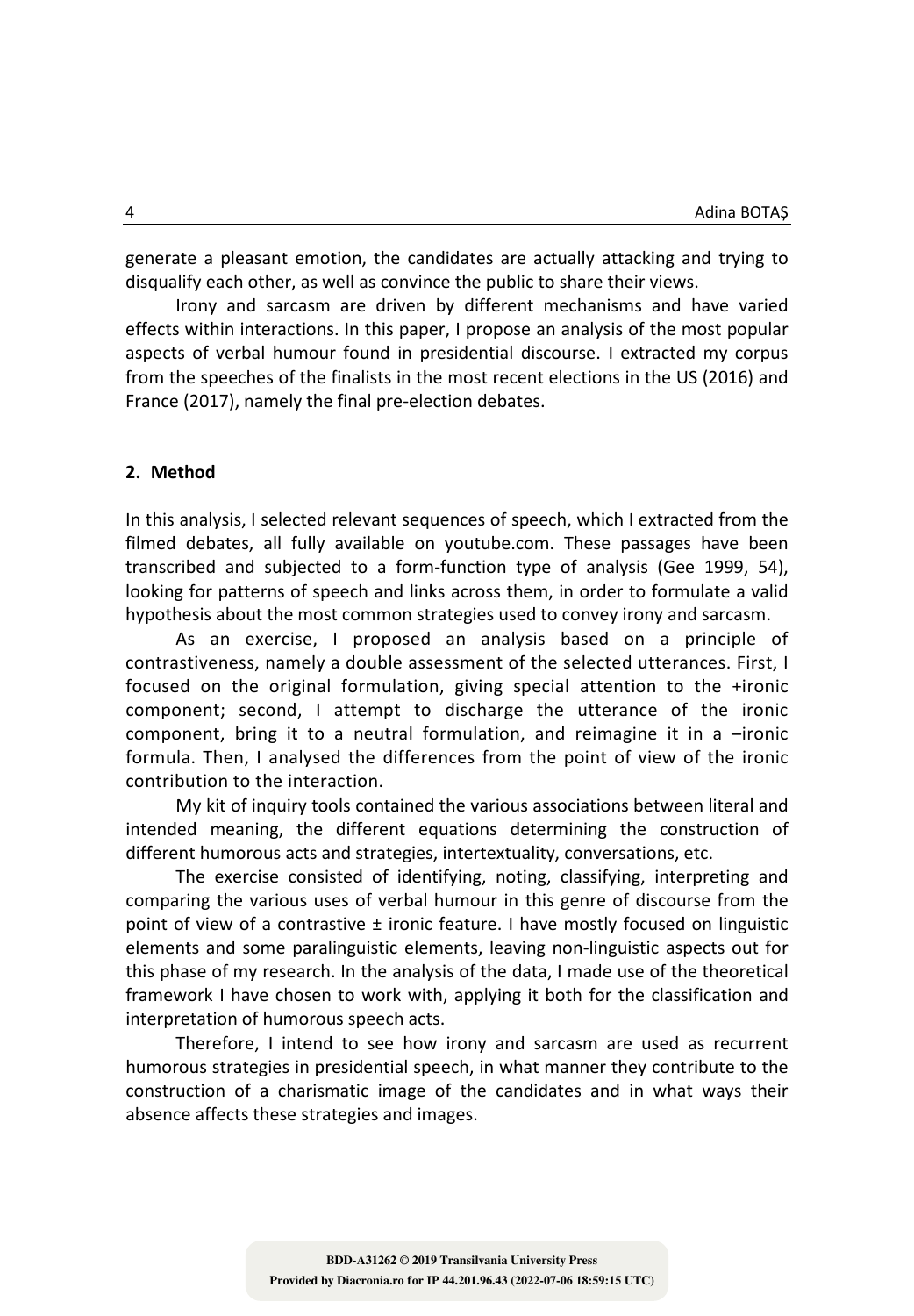#### **3. Theoretical framework**

The long tradition of studies on irony and its related fields, of which sarcasm is the most popular, has shown that they could not easily, if at all, be isolated into clear, exact, separate definitions. Attempts to justify complex terminological distinctions have proven to be "bound to crumble at the first close examination" (Attardo 2002, 167). Irony has the greatest number of definitions, considered either in opposition to humour, or encompassing all humorous acts (Charaudeau 2006). However, there are specific keywords that have for decades orbited the concept of humour.

Humour, as the umbrella term for all things laughable (Martin 2007), traditionally comes out of a contrast and provokes laughter as a correction (Bergson 1924). In the case of humour in words, or verbal humour, it is created from the relationship between what is thought and what is said (Charaudeau 2013b). Depending on the nature of this association, there are different types of verbal humour.

#### **3.1. Irony and sarcasm**

One predominant theory states that verbal irony happens where a speaker says something that seems to be the opposite of what they meant (Gibbs and Colston 2007). Etymologically, to be ironic means "to pretend", prefiguring the idea of distance or even opposition between the thought and the action; to be ironic means to detach oneself (Jankélévich 1964, 18).

Irony is an antiphrastic generic expression of praise for blame (Muecke 1970). It can engender multiple types of antiphrastic expressions like ironic agreements, insincere politeness, thanks or excuses, all based on pragmatic insincerity (Kerbrat-Orecchioni 2013). In addition to the antiphrastic theory, other strategies of irony have been produced, including the famous echo theory, according to which irony can be communicated through rhetorical questions, ambiguity, quotations or allusions, also based on pragmatic insincerity (Sperber and Wilson 1996). Irony has a specific target and consists of any form of verbal attack containing something "pleasant" in its formulation (Kerbrat-Orecchioni 2013), but rather unpleasant for the target. In the case of irony, between what is thought and what is said there is a clear relation of opposition (Charaudeau 2013b).

The concept of sarcasm is related, through its etymology, to bitterness. It is found in the literature relative to irony. It may be described as an extended form of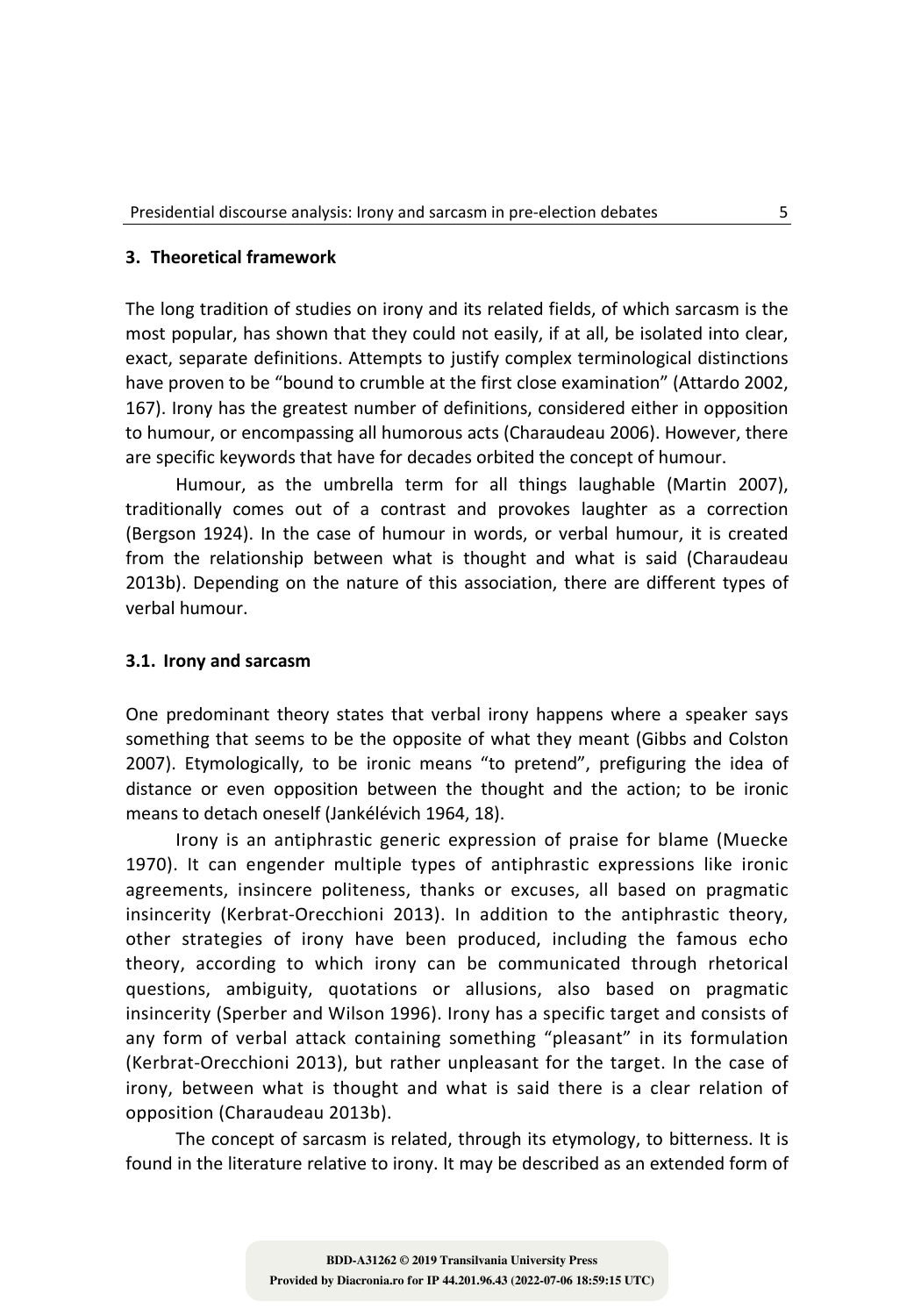irony, using literally positive words to express intended negative meanings (Gibbs and Colston 2007, 12), an overtly aggressive type of irony (Attardo 2000, 795), a sharp ironic utterance designed to cut or give pain (Merriam-Webster.com). Scholars do not completely agree upon whether irony and sarcasm are essentially the same thing, or differ significantly (Attardo 2000, 795). While many authors believe the former, some advance theories towards a clear, almost mathematical distinction between the two. According to Charaudeau (2013b), irony opposes what is thought and what is said, while sarcasm exaggerates what is thought in what is said. Therefore, in irony we have a *relation of opposition* while in sarcasm there is a *relation of hyperbolization* between what is thought and what is said. The positive words hiding a negative intended meaning function differently in irony and sarcasm, and they do not produce the same effects within the interaction (Charaudeau 2013a).

Irony and sarcasm are considered the most popular types of humour used in political debates, particularly presidential debates, as, in this genre, we are almost exclusively dealing with targeted, offensive humour, aimed to negatively impact an opponent (Kerbrat-Orecchioni 2013). In achieving the aims of destroying the enemy but creating a charming image of oneself, irony and sarcasm have proven the most suitable, useful and popular strategies used by participants in this genre of discourse.

#### **3.2. Irony and sarcasm in presidential debates**

It is a popular phenomenon of linguistic research that the concepts one is working with may fluctuate depending on the genre of discourse chosen for analysis. Humour naturally takes extremely different shapes depending on the type of interaction. For example, irony, as a form of instrumental humour (Morreall 2005, 74), is exploited as a strategic means in political speeches for the purpose of dominance through language (Sperber and Wilson 1996), a powerful tool used by politicians to gain public support. The final debates between presidential candidates have become a certain kind of ritual, taking place every four or five years, in a formal setting, with specific rules of speaking in turns, respecting the "presidential ethos" (Kerbrat-Orecchioni 2013), etc. These debates are almost always turned into war zones where the opponents fight against each other ruthlessly with the most "powerful weapons" they can make using "the right words" (Jankélévich 1964).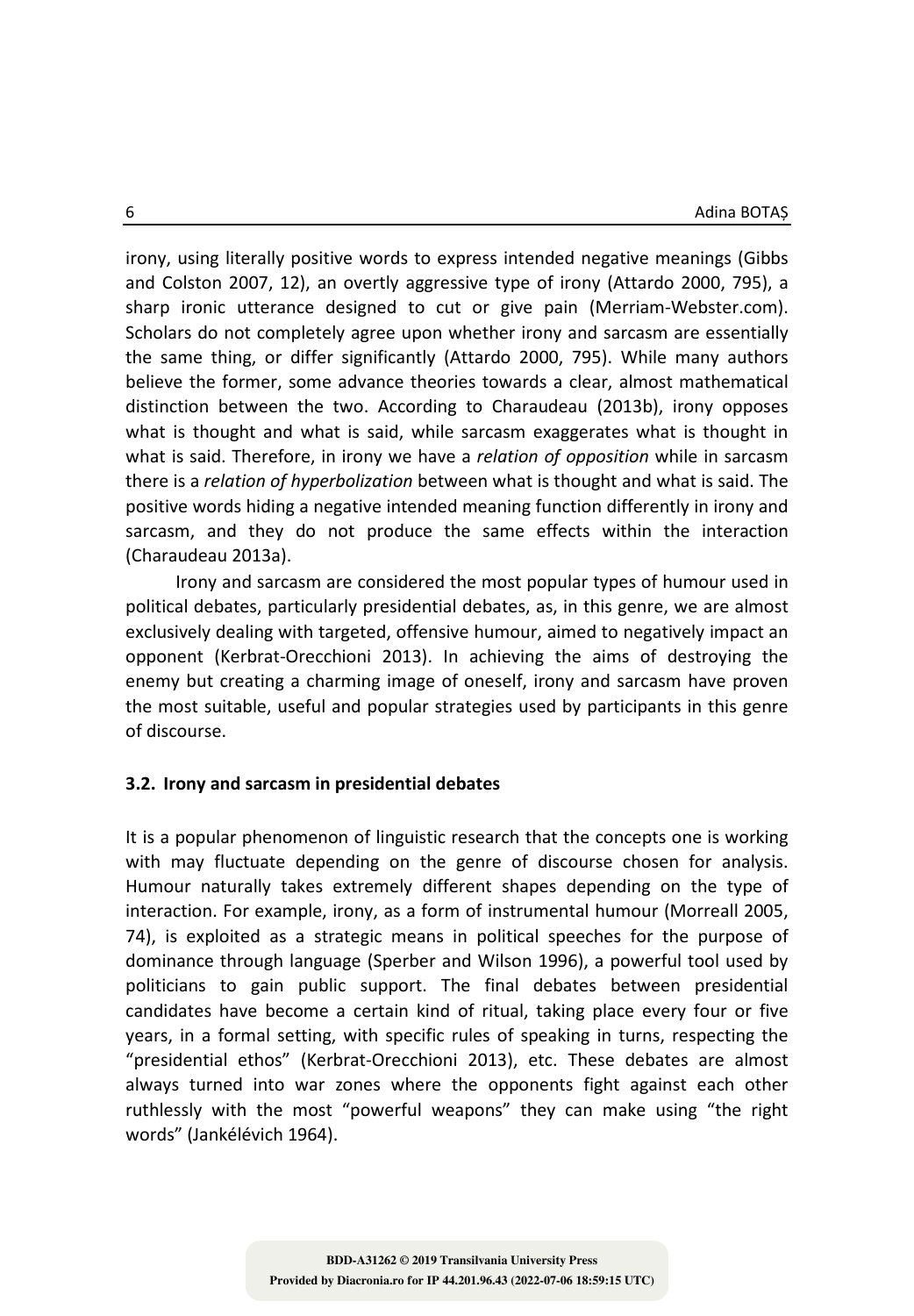Their aim is to disqualify the opponent and seduce the audience; to reach their goals, they resort to emotion. Humour is one way to arouse emotion in a way that creates pleasure and complicity with the audience. Irony and sarcasm, although targeted to offend and destroy the opponent, have a "pleasant component" which is used for the creation of this humorous connivance between the (ironic) candidate and the public. This attempts to engage the public in a personal "inner circle" of the speaker, transforming them into a partner in the destruction of the opponent.

In this genre of discourse, the humorous act, composed of ironic and sarcastic expressions, is played among three participants: the speaker, the opponent or target and the audience. They all engage in an interesting game of language, with the dramatic stake of who will be granted the next presidential mandate.

#### **4. Irony and sarcasm in the selected corpus**

#### **4.1. Final US presidential election debate, 19 October 2019**

The phrases subjected to analysis were extracted from the final debate between the candidates for the presidency of the United States of America: the Republican nominee, Donald Trump (DT), and the Democratic nominee, Hillary Clinton (HC). The debate took place on 19 October 2016, in Las Vegas, and was moderated by the journalist Chris Wallace of Fox News.

Less than 30 minutes into the debate, one of the most controversial subjects that had intrigued people who were following the US presidential election campaign worldwide came up: immigration. The so-called "open borders" policy, supported by HC and considered "a disaster" by DT, was the subject of some seven minutes of dispute. It was alleged that HC had stated that she wanted open borders and open trade in a paid speech that she was trying to keep secret, but which was revealed by WikiLeaks. When "open borders" and their effects came up, HC shifted the discussion to the subject of Russian espionage against Americans, forcing DT to take a stand against this national security issue. The reference to the Russian President Vladimir Putin generated extra strained talk between the candidates, who then hurled direct insults at each other. I propose the following extract for analysis: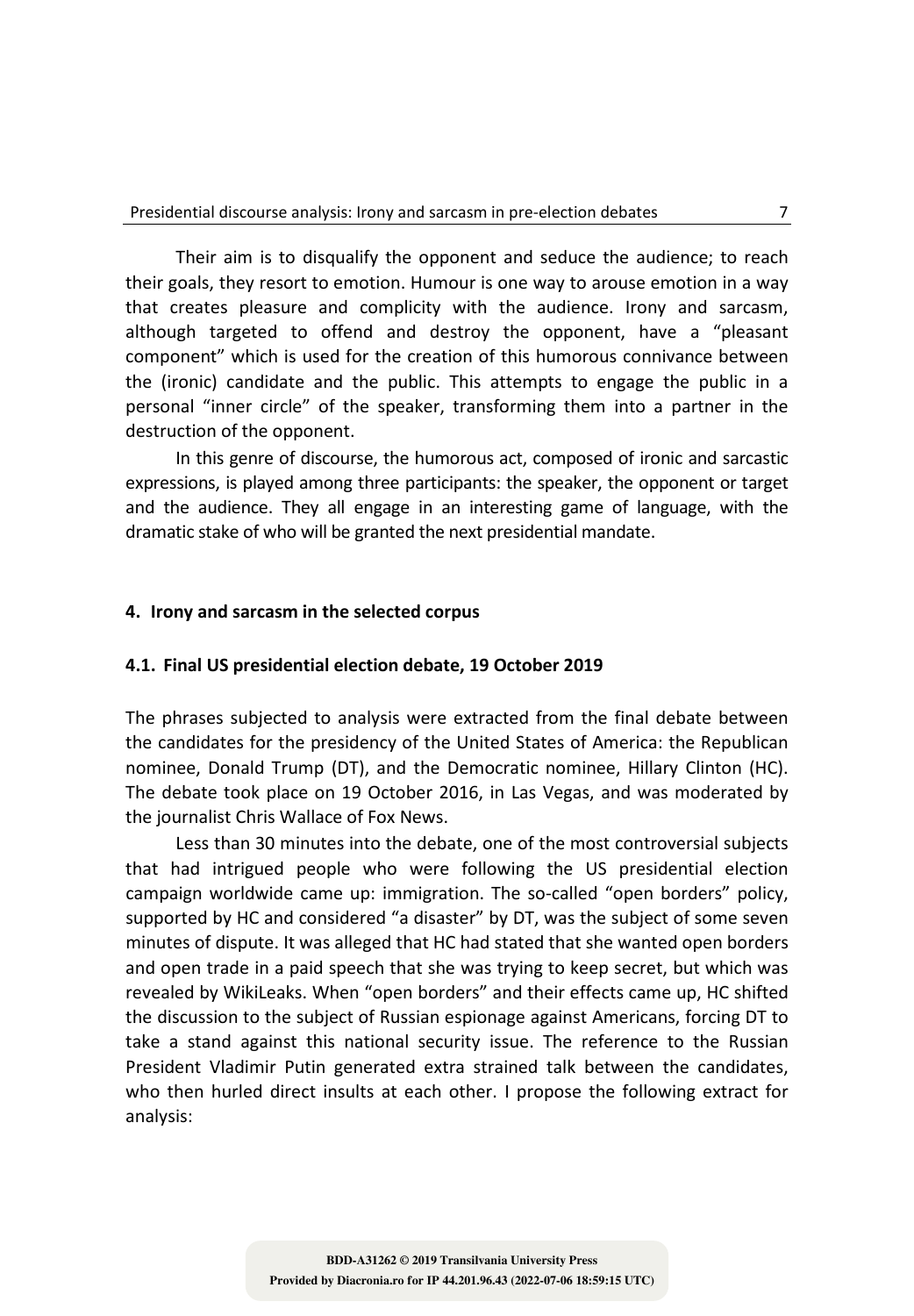HC: Finally will Donald Trump admit and condemn that the Russians are doing this and make it clear that he will not have the help of Putin in this election, that he rejects Russian espionage against Americans, which he actually encouraged in the past?

DT: *That was a great pivot off the fact that she wants open borders. How did we get onto Putin?* […] She wants open borders, now we can talk about Putin. Putin, from everything I see, has no respect for this *person*.

HC: Well, that's because *he'd rather have a puppet as president* of the United States, it is pretty clear.

DT: No puppet! No puppet! You're the puppet! [...] No, you're the puppet!<sup>2</sup>

#### *4.1.1.That was a great pivot off the fact that she wants open borders.*

The first reaction by DT here is a classical "praise to blame" expression of irony (Muecke 1970). It is obvious that the message uttered by DT was meant to blame HC for having undertaken a devious attention shift, in order to get herself off the shaky ground of the "open borders". Still, the message was constructed as praise for a number of reasons. Here, we are dealing with an unambiguous opposition between the thought and the utterance.

The +ironic feature of the utterance is given by the word *great*. In a –ironic construction, the utterance would sound something like: *That was a pivot off the fact that she wants open borders.* So, why "[…] a *great* pivot off […]" and not simply "[…] a pivot off […]"? According to several scholars (Morreal 2005, Gibbs and Colston 2007), in a political debate humour is connected to conflict and has the role of softening the aggressive nature of the attacks launched by the participants. Also, humour removes barriers, assuring the faster and easier understanding of the messages uttered. Politicians make use of humour with the aim of disqualifying their opponent, creating some kind of affiliation with the audience and gaining their support in the upcoming election (Charaudeau 2013b).

Trump "praised to blame" Clinton's strategy of changing the problematic subject, through an expression packed with pragmatic insincerity. As the language of praise is rarely used in debates between presidential candidates unless it has hidden meaning (Charaudeau 2013b), the "*great* pivot off the fact that she wants open borders" is actually an expression of disapproval and discontent with her

<sup>2</sup> Transcription of speech retrieved on 25 October 2019 from www.youtube.com, Third Presidential Debate: Hillary Clinton and Donald Trump (Full Debate) | NBC News. URL: https://www.youtube.com/watch?v=smkyorC5qwc&t=1693s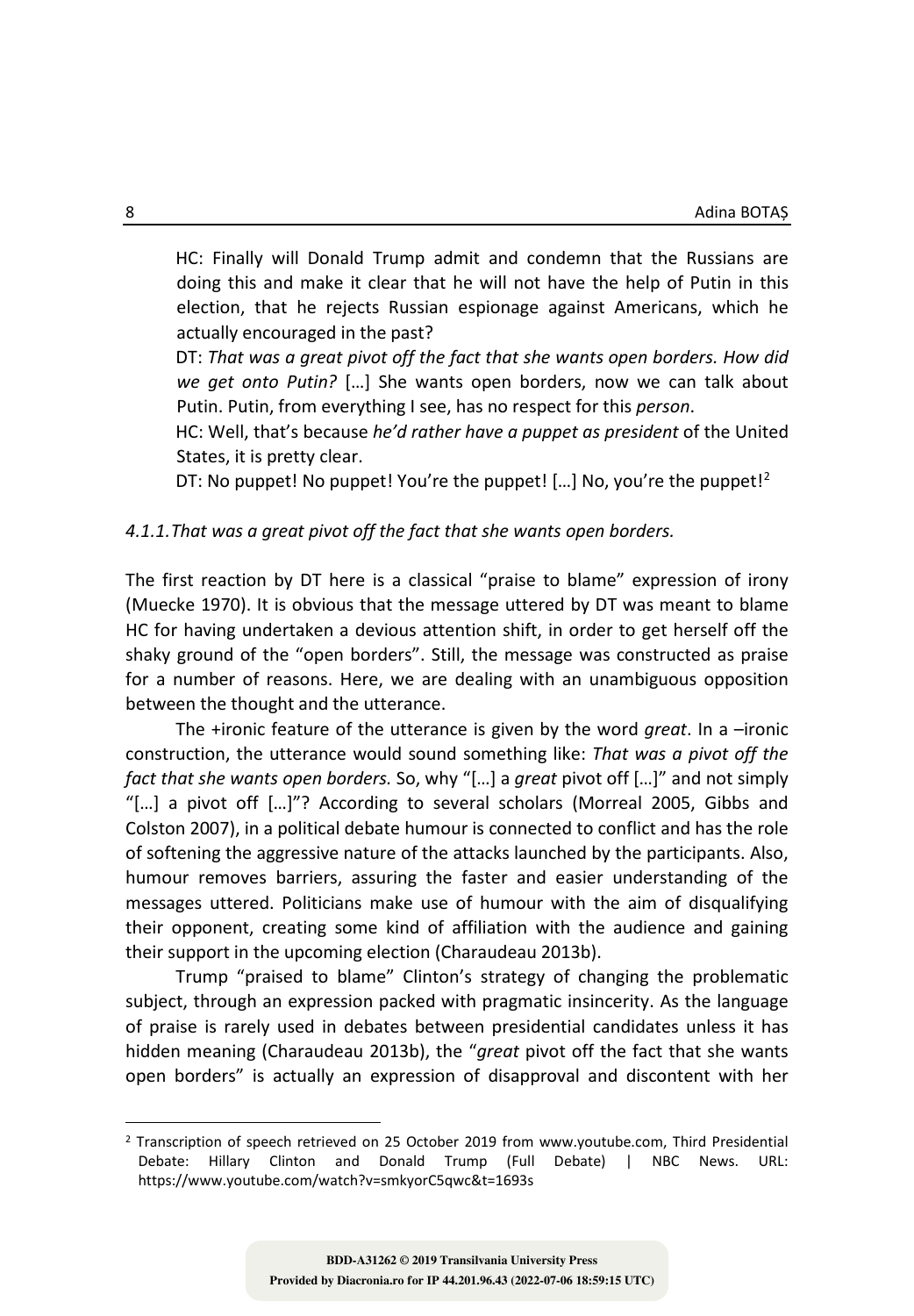approach, used in this formula to dissociate him from the idea of aggression with polite language. The absence of the ironic component would most probably highlight the critical nature of his utterance and the condemnation hidden within the intended negative meaning of his utterance, revealing him as an undesirably obtrusive and offensive person.

The whole issuance is spoken with a low pitch and slow tempo, elements which are clear paralinguistic features of irony, with a pitch prominence on "great pivot", generating a "watch this!" effect (Gibbs and Colston 2007).

The word order within the sentence is convergent to this effect. The theme of the sentence is "great pivot", while "open borders" is in the rheme of the sentence. What the speaker puts first in the order of a sentence will influence the interpretation of everything that follows (Brown and Yule 1983, 133), it is clear that the intention of this order was to expose the rhetorical trick she tried to pull off, nevertheless not leaving the actual subject, "open borders", out of the discussion.

With the ironic use of the word "great", DT tried to mock her grandiloquence, to reduce her whole story to worthless rhetoric (Charaudeau 2013b), in the aim of discrediting and disqualifying her in front of the audience. He restated that she wants open borders, bringing what he thinks of as a dangerous aspect of her political platform in front of the audience, and foregrounding the fact that she tried to deceive people by deviating their attention from this problem.

## *4.1.2.How did we get on to Putin?*

Right after the ironic praise of having guilefully manoeuvred her way out of the "open border" subject, in a final attempt to ridicule HC on this occasion, DT ends his issuance with an interrogation, anaphoric to her intervention. "How did we get on to Putin?" is obviously an ironic question, as interrogating the interlocutor presupposes that one does not know the answer, which is certainly not the case here. There is clear opposition between what is spoken and what is thought, intending to point out the absurdity of the situation, and further, to win more credit for himself in the eyes of the public.

The +ironic component of this rhetorical question is given by the fact that the speaker is pretending to be ignorant and naïve in a matter where both are well acquainted. Here too, the "pleasant thing" in its formulation has the role of softening a rigid and rude remark that would remain after discharging the intervention of the pretended components. The candidate exposes this absurd situation to the public, the third and most important participant in the communicative act. He is trying to seduce his audience, so he would most probably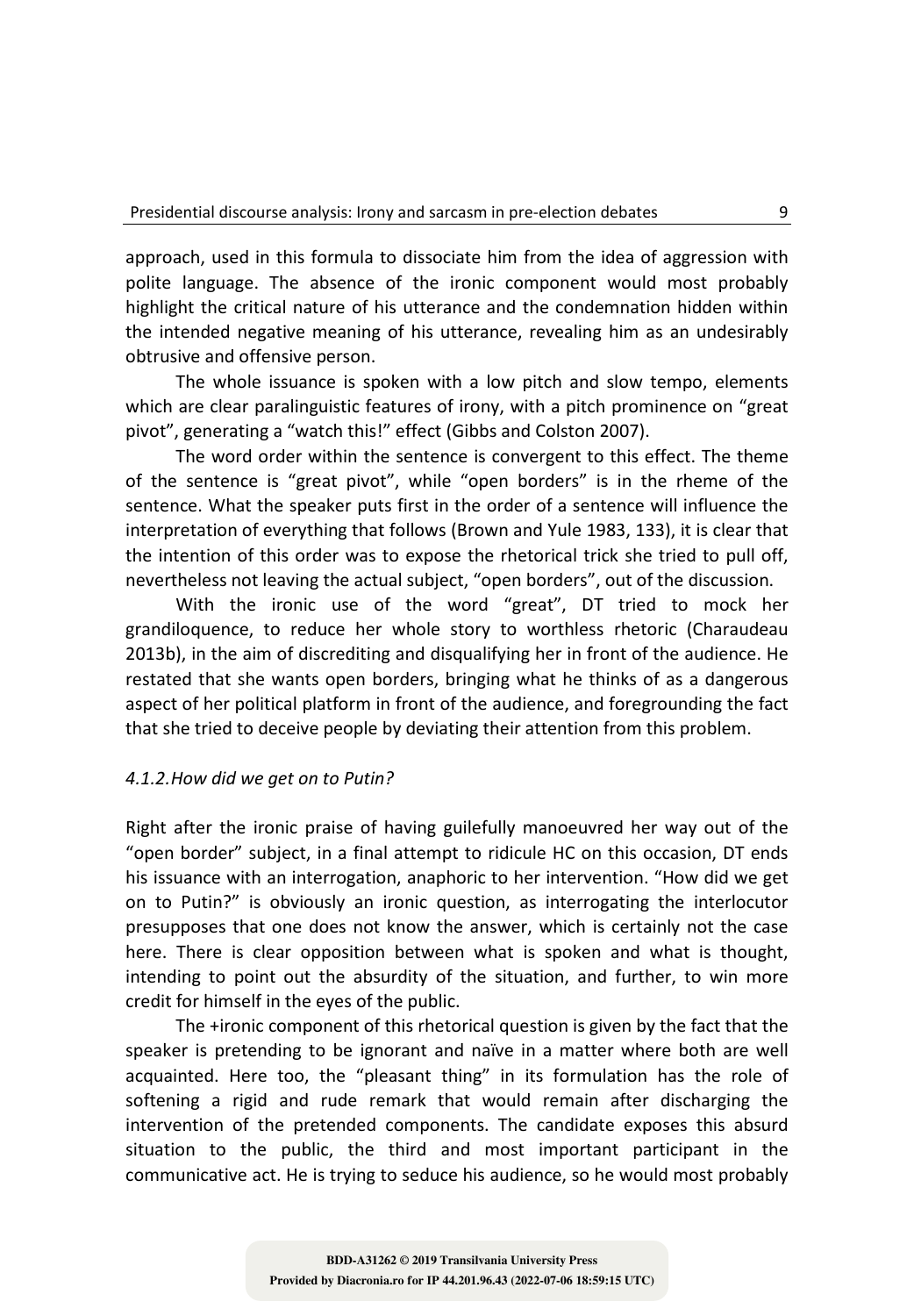not take the risk of doing it in a way that could associate him with disgraceful features, such as bad mouthing his opponent.

#### *4.1.3. He'd rather have a puppet as president*

The last part of the selected passage is a ping-pong of sarcastic words used with derogatory intentions. When the name of Putin surfaces, inferring a suspicious connection between him and DT, Trump does not seem to invest any effort in denying that complicity. On the contrary, he attempts to turn the whole sequence against his target, HC, into another attempt to disqualify her. "Putin, from everything I see, has no respect for this *person*" foregrounds a sarcastic mechanism in the use of "person". Sarcasm exaggerates the thought (Charaudeau 2013a). The tone chosen to address the "person" that Putin has no respect for is a highly disparaging one, through its neutral nature, depriving the addressee of all the traits that qualified her as a candidate for the position of chief of state, starting with her name. It suggests insignificance and transmits contempt. There is a scornful connivance that he is trying to create with his supporters and the entire audience through this bitter humorous act, trying to make them share his feelings about her.

An instant response from HC is launched to explain the sensation of intimacy between Putin and Trump that resulted from his earlier remark and translate it into the statement that Trump is actually beholden to Putin. She is also providing an interpretation of the lack of respect that Putin was said to have for her, and his obvious affection for her opponent. "Well, that's because *he'd rather have a puppet as president* of the United States, it is pretty clear" is her sarcastic way of saying a number of things. First, Putin has no respect for her because she is not a puppet, therefore he respects her opponent precisely because he is a puppet, since that is what "he'd rather have". The joyful component in the connotation of "puppet" has the power to bring that "pleasant thing" of humour from her attack on the opponent, placing her in a triumphant position in the eyes of the public.

# **4.2. France, "l'entre-deux-tours" presidential election debate, 3 May 2017**

It is well-known that there is a different system for electing the president in France than in the US. As is common for many European countries, presidential elections take place in two rounds, a first round in which all the candidates compete for votes, and a second in which, assuming that nobody received more than half of the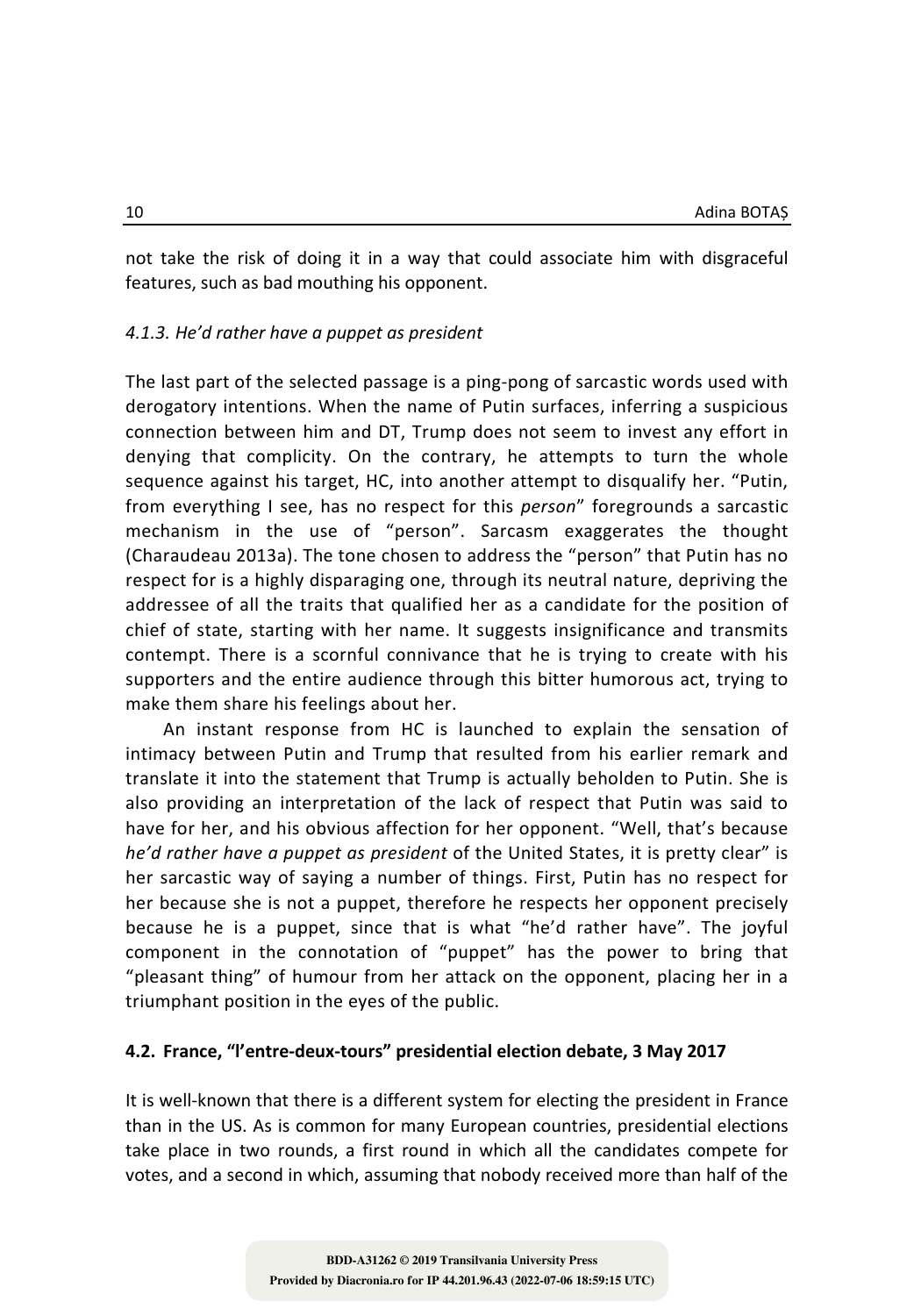votes in the first round, the top two contenders face each other in a final confrontation. Before the second round, a final presidential pre-election debate takes place, the famous "entre-deux-tours" debate.

The "entre-deux-tours" debate is a proper discursive genre in itself. It is a sort of ritual with strict rules concerning the formal aspects of the debate, and implicit rules concerning discourse, namely the use of humour and irony (Kerbrat-Orecchioni 2013). According to the same source, discourse in this genre goes almost exclusively in the direction of self-promotion and the disqualification of the opponent. One of the most popular strategies used to achieve this goal is humour, which is mostly offensive and targeted at the opponent. Still, this verbal war needs to be handled with care, given the formal setting of the debate and the high stakes of the election, so the use of humour should be compatible with the "presidential ethos".

On 3 May 2017, the final presidential pre-election debate took place in France between the pro-European Union candidate Emanuel Macron (EM) and the far-right nationalist Marine Le Pen (MLP). The international press has repeatedly stated that this most recent "entre-deux-tours" reached a milestone as the country's most verbally violent presidential debate in history. For this analysis, I have selected several lines from the first three minutes of the debate, which entailed an actual explosion of offensive humorous acts.

# *4.2.1. L'enfant chéri du système and thanks for the compliment*

No further than the first second of debate, Marine Le Pen began to pick on her opponent, characterising him as a mostly inappropriate candidate for the presidential election. When taking his first turn, Macron utters an ironic "thanks".

MLP: Les français ont pu voir le vrai Macron dans ce second tour […] *l'enfant chéri du système et des élites*. En réalité a tombé le masque, monsieur Macron, voila, c'est bien, je trouve que c'est utile, on a vu, les choix que vous avez fait dans ce second tour, des choix cyniques […] Cette période […] a été profondément utile aux français pour faire un choix.

EM: Ecoutez, vous avez démontré que vous n'êtes en tout cas pas la candidate de l'esprit de finesse, de la volonté d'un débat démocratique, équilibré et ouvert. *Merci pour cette belle démonstration que vous venez de faire, madame Le Pen,* je ne m'attendais pas à autre chose.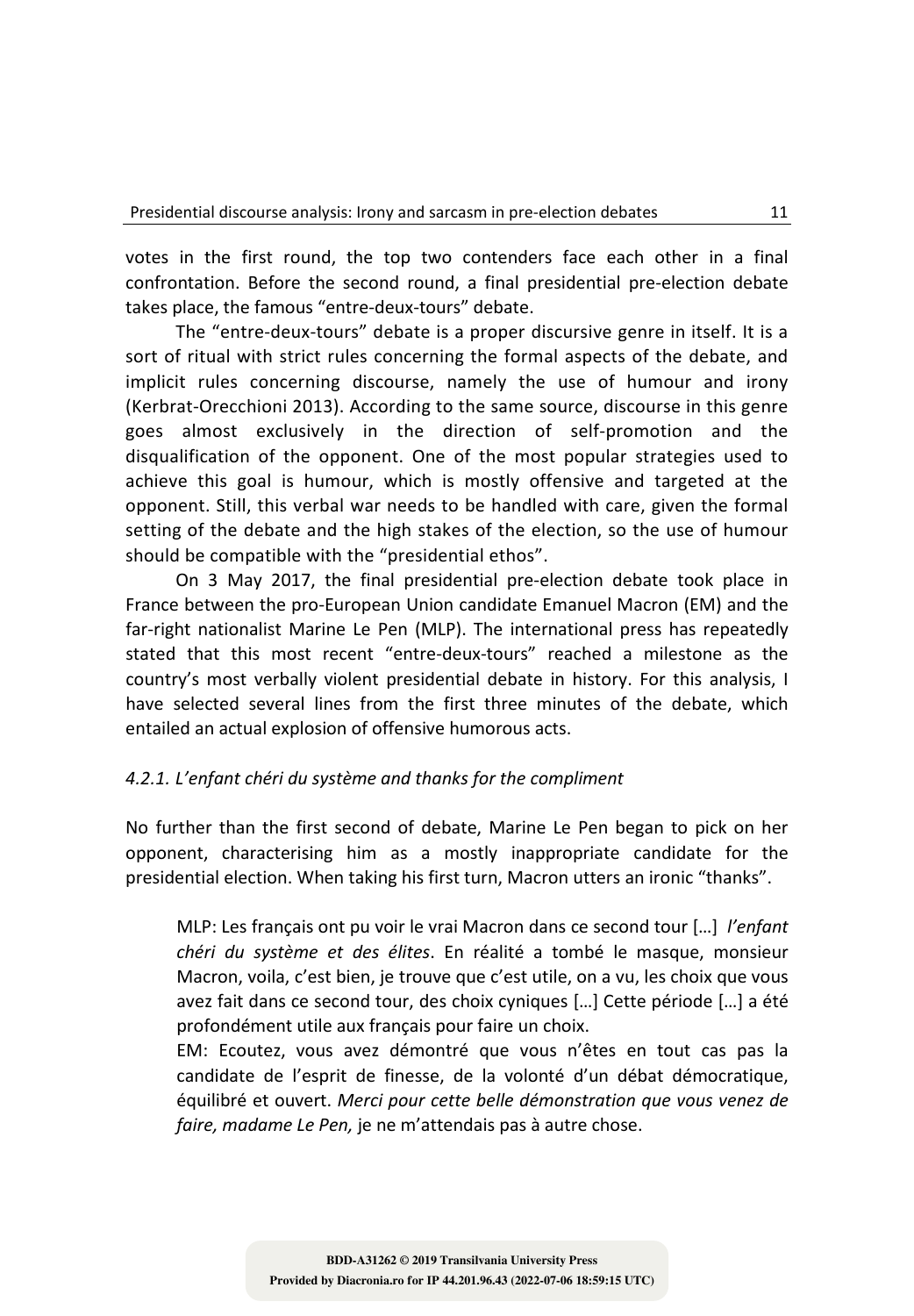MLP: The French people could see the real Macron in this second round, the beloved baby of the system and the elites. In reality, the mask has fallen, Mr. Macron, see, it is good, I think it is useful, as we have seen, the choices you have made in this second round, cynical choices. This period was extremely useful to the French people to make a choice.

EM: Listen, you have proved that you are definitely not a candidate with a spirit of *finesse*, with the will for a democratic, balanced and open debate. Thank you for this beautiful demonstration that you have just staged, Madame Le Pen, I would not have expected anything else. (Translation my own)

In her first attempt to ridicule EM, MLP puts a grin on her face, softens her voice and calls her opponent "enfant chéri", associating him with what she promotes as two evil characters of the French society: the system and the elites. Spoken with an affectionate pitch glide, "l'enfant chéri" becomes a ridiculous person who has not reached the age of maturity. The vocal affect of MLP approaches that of a mother towards an infant, highlighting the contrast between her maturity and reliability and his lack of these qualities, due to his younger age and inexperience. This attitude is left implicit, to be gathered only from the tone of her voice, a characteristic of irony (Sperber and Wilson 1996).

The +ironic component of this utterance is made of the words "enfant chéri" combined with the paralinguistic features. The opposition between the thought and the expression is clear, both at a linguistic and at a paralinguistic level. Discharging the utterance of the +ironic component would transform it into an insult, that she could not afford to say openly in front of the audience, as it would have turned her into a cold, mean, offensive person. "L'enfant chéri du système et des élites" translated back into the intended meaning would actually refer to a "product of the system and elites", somebody who made their way into the world on the back of these entities. Depriving it of the affectionate voice would turn it into an even colder utterance, issued by an even colder speaker, undermining the credibility of her cause and image.

When his turn came, EM attempted to deconstruct her previous statements and complete the whole process with a conspicuously polite but partly insincere thanks. Partly, because on the one hand, he could insincerely thank his opponent for the "belle démonstration" of humiliating him, and on the other hand he could sincerely thank her for having made a fool of herself with her speech so far. In either case, the "pleasant thing" is identifiable with the humorous and polite components of his utterance.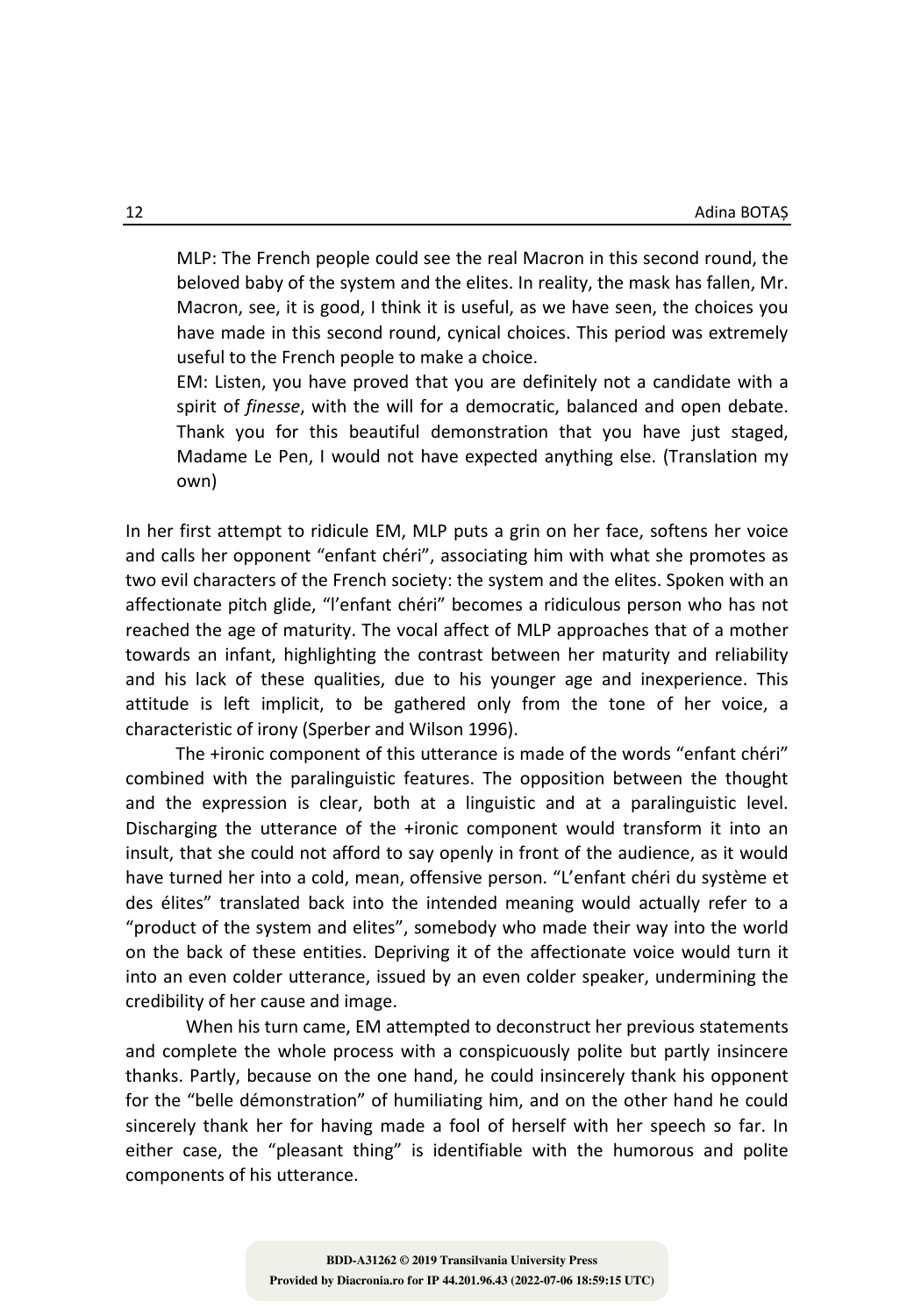## *4.2.2. […] les autres y arrivent, mais pas nous*

The next sequence illustrates another classical example of irony, one belonging to the famous echo theory (Sperber and Wilson 1996). For an instant, EM transposes himself in the role of MLP and presents a parody of the ideas she defended throughout her campaign. It is a fabricated quotation using an ironic tone, meant to expose the ridiculous things she has actually expressed.

EM: Ce que vous portez c'est l'esprit de défaite "*C'est trop dur la mondialisation pour nous* […] *on va fermer les frontières, on va sortir de l'euro, de l'Europe, parce que les autres y arrivent mais pas nous*". C'est l'esprit de défaite dans la lutte contre le terrorisme, parce que cette lutte, tous les pays développés l'ont, toutes les démocraties ont à la conduire, mais vous, vous dites "non".

EM: You are carrying a spirit of defeat. "Globalisation is too tough for us […] we will close the borders, we will exit the Euro, Europe, because the others can do it, but not us". It is the spirit of defeat in the fight against terrorism, because this fight, all the developed countries have it, all democracies need to take it, but you, you say "no".

This utterance pretends to be a literal interpretation of MLP's entire platform, with a pitch prominence on "dur" and "pas nous". Combined with a +ironic discrete whining tone, the utterance quickly reaches the ridiculous note aimed by the speaker. Out of this "humorous mode" and back into a "serious" one, the words spoken would actually share a quite disturbing message for the French people, along the lines of "we cannot handle globalisation, we are exiting the Euro, Europe, because this is too much for us". Based on the feeling of derision, EM is creating a kind of humorous connivance with the audience, and the clear effect of his initiative is, yet again, to disqualify his opponent and to gain personal credit, while attracting the people to his side, trying to make them share his ideas, opposed to the "ridiculous ones" belonging to MLP.

## *4.2.3. […] vous ne proposez rien*

Another classical example of irony is exposed in the next passage. After a long series of attacks targeted at him, EM interrupts his opponent with the aim of stopping and exposing her nonsense with an exaggerated remark highlighting that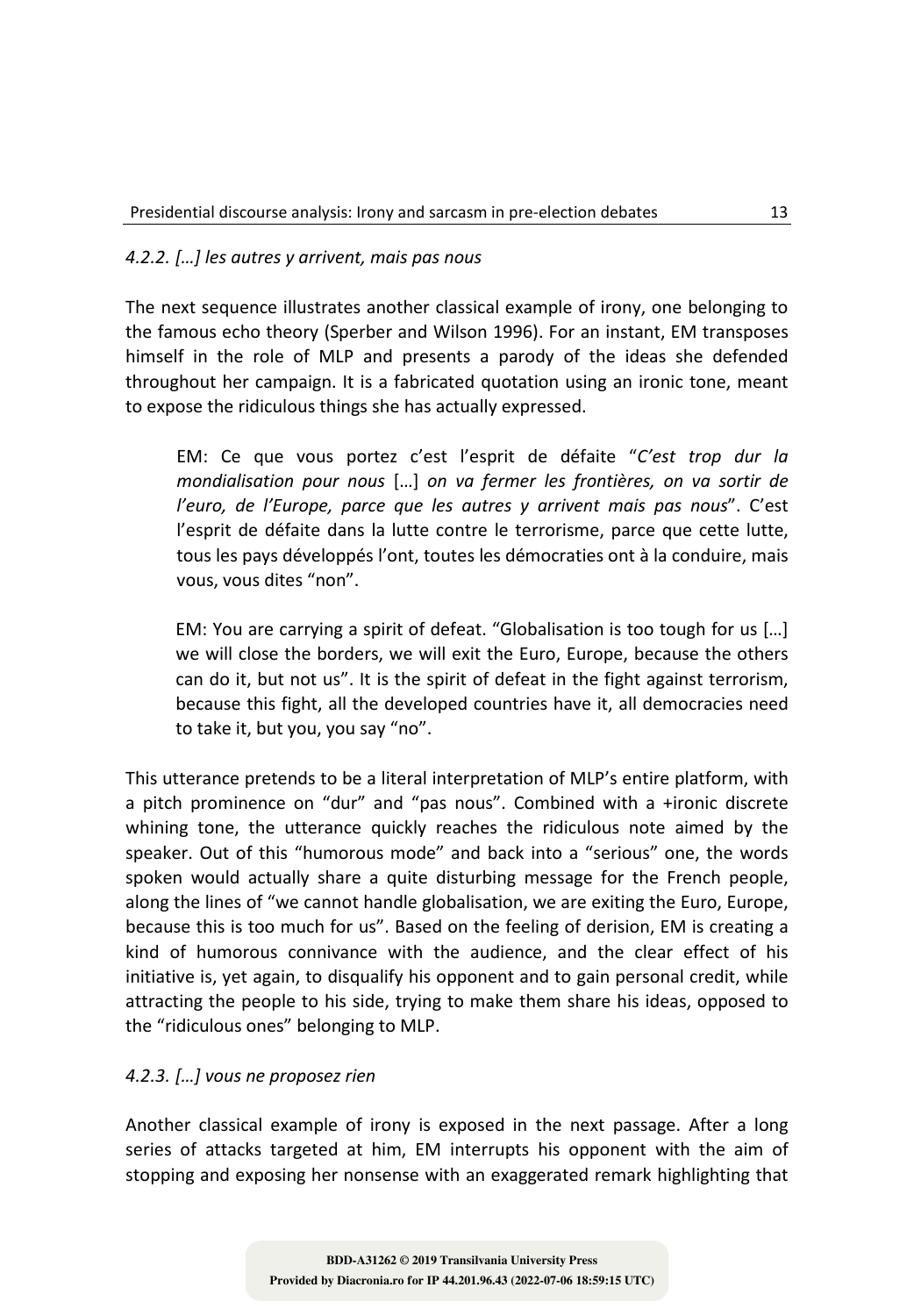her attacks are nothing but an attention shift from the fact the she has no strategy of her own:

MLP: Tout ce qui vise à donner un avantage dans la commande publique à nos entreprises françaises, vous êtes contre, parce qu'il faut se soumettre, vous êtes en fait à la France qui se soumet […].

EM: *Ca fait donc à peu près trois minutes que madame Le Pen nous explique sa stratégie pour lutter contre le chômage en France* […] vous ne proposez rien.

MLP: Any advantage in the public command of our French companies, you are against, because you must submit, actually you are of the submitted France […]

EM: It is for around three minutes that Mme Le Pen explains to us her strategy of fighting unemployment in France […] you propose nothing.

Actually, what he is trying to expose is the fact that except for picking on him, she has no solution whatsoever to the real problems of the state, i.e. unemployment. While MLP only spoke about him, EM is "explaining" what she is trying to communicate in an ironic way, pointing at the fact that "sa stratégie" does not exist. Without the +ironic component, this utterance would have been a simple denunciation of her lack of vision concerning complex issues. "You have no strategy" could have been attributed to the personal negative feelings the speaker holds against his opponent, discrediting him in front of the audience.

*4.2.4. […] mais c'est normal […] on comprend, hein?*

The next example is one of classical irony foregrounding an apparent approval and backgrounding a hidden message of contempt. One of the strongest accusations of MLP against EM was his supportive attitude towards the rich.

In this passage, after having spoken about how he protects his favourites, MLP suddenly takes on the role of an ostensibly sincere empathic comrade:

MLP: Vous, vous facilitez une fois de plus la vie de grands groups. *Mais c'est normal, ce sont vos amis, c'est ceux avec qui vous buvez des coups à la rotonde, on comprend, hein?*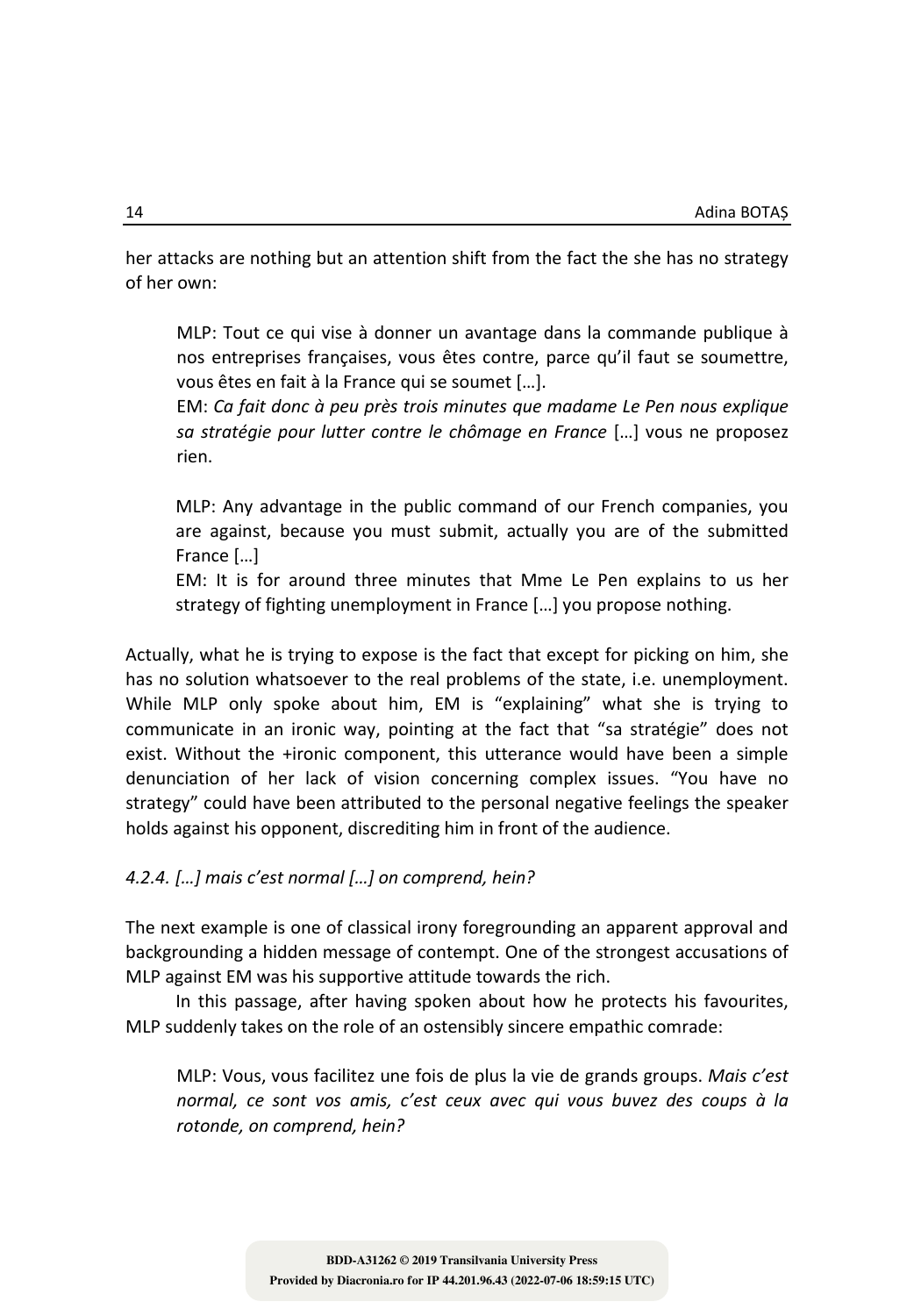MLP: You, you are facilitating the life of big groups again. But it is normal, they are your friends, they are your drinking buddies, we can understand that, right?

"Mais c'est normal" and "on comprend" clearly state a relation of opposition between the thought and the utterance. For her it is neither normal nor understandable to protect wealthy companies, but in her attempt to ridicule him, she resorts to this kind of apparent positive evaluation, again, packed with pragmatic insincerity. Discharged of the +ironic component, this utterance would be a bare critique of class differences and the abuse of equality. The fake empathy softens the effect of condemnation and through the humorous component of its ridiculous nature lets the message reach the real receiver more easily and efficiently.

## **5. Conclusions**

This article presents a simple exercise of discourse analysis based upon a corpus of several lines of speech extracted of the most recent final pre-election debates in the US and France. The analysis is focused on aspects of irony and sarcasm and is set within the framework of a principle of contrastiveness.

In the approach of these two theoretical notions, irony and sarcasm, I have followed a direction that clearly differentiates between them, rather than one that claims they are essentially the same thing (Attardo 2000; Muecke 1970). Briefly, my analysis relies on the simple, almost mathematical formulas of defining irony and sarcasm, namely that irony *opposes* what is thought and what is said, while sarcasm *exaggerates* what is thought in what is said (Charaudeau 2013b). They are both fit under the umbrella of humour, due to the "pleasant" thing present in their formulation (Kerbrat-Orecchioni 2013)

The corpus is looked at from two points of view, considering the presence and imagining the absence of the humorous components in speech. In both versions, the analysis applies the chosen theoretical framework for the identification, explanation, classification and interpretation of the data.

In the case of the aforementioned debates, we almost exclusively deal with offensive humour, of which the most popular categories are irony and sarcasm. These are used as instruments of combat (against the opponent) and seduction (of the public). It is interesting to observe the way in which each of the participants in the debates is engaged in the use of these linguistic and rhetoric tricks. They have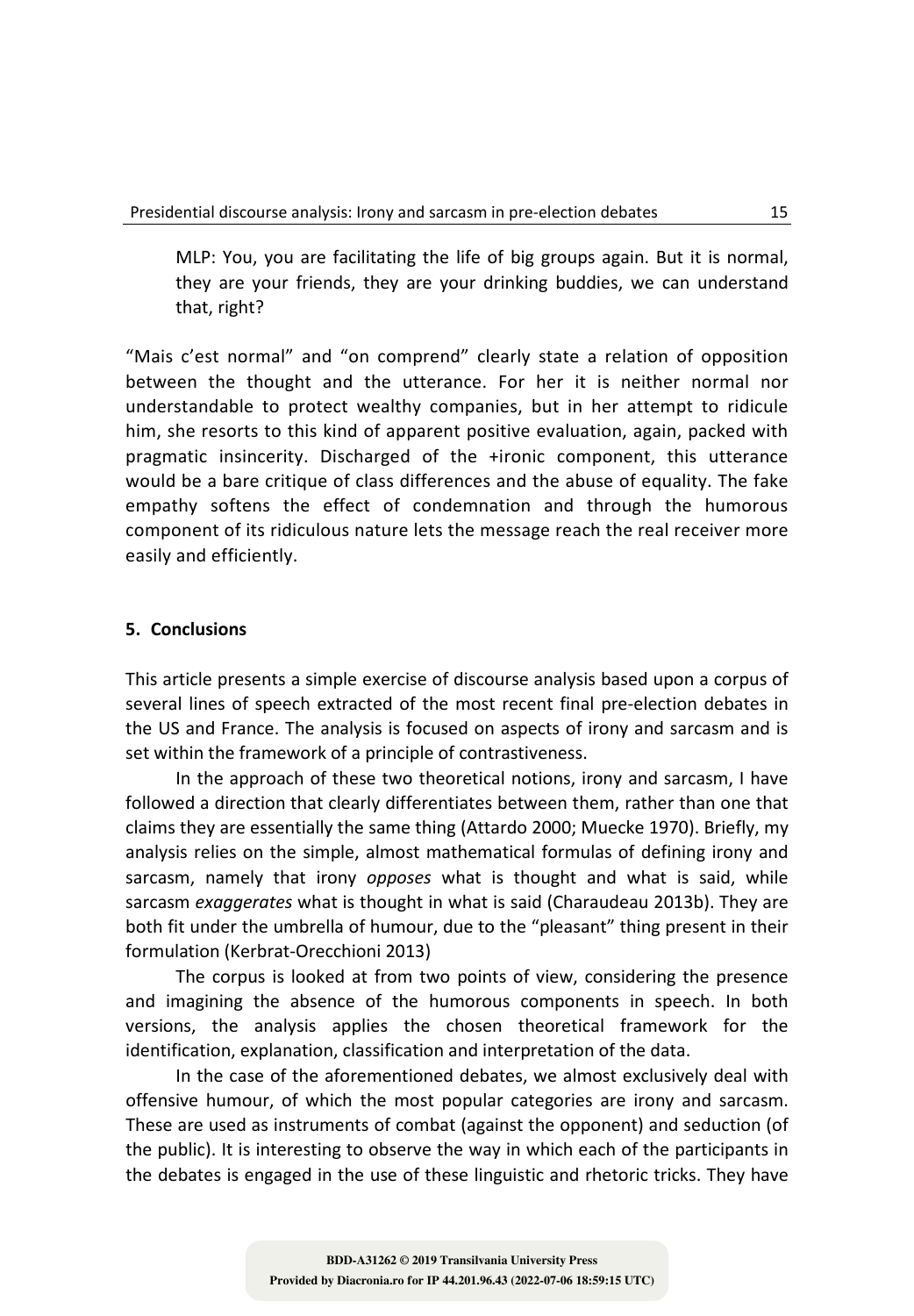the same objectives, use approximately the same strategies, but develop a personal style. In the case of Donald Trump, for example, the press have even mentioned the appearance of a new linguistic phenomenon: the Trump style. With closer attention to the speeches of all the participants in the final presidential debates, to each can be attributed a personal style: their own personal discourse. Still, within this genre and beyond, much research is needed for the identification and investigation of the limits of irony and especially sarcasm, in language use.

As scholars have noted since the earliest studies in the field, the humorous component is used in speech as a means of correction: it signals and tries to rectify that "particular inadaptation of a person to society" (Bergson 1924, 135). Of course, in the case of the genre of discourse chosen for analysis in this article, one cannot exclusively speak of humour as means of correction, as it is rather used for disqualifying the opponent, for boosting one's personal image and seducing the audience. The humorous component softens this whole process, which in recent years has become more and more a form of aggression. Humour helps the message reach the receiver faster and in a more pleasant way. The humourist creates pleasure and cheerfulness and, for that, he or she is rewarded with the positive perception of the audience, who may feel affinity for the ideas uttered in a humorous way.

Political debates and especially presidential debates are a micro-universe where humour is essential to the functioning of the entire phenomenon. Candidates to presidency have precise goals to achieve through their debate performance: they need to gain the support of the public and, finally, their votes to win the election. To achieve this goal, they almost ceaselessly put effort into the destruction of the opponent and the construction of a valid, positive personal image. The stakes are high and the rules are clear, so the means to reach the objective need to be handled with care in order not to attract undesirable effects detrimental to the initial aim, that of gaining public support.

Irony and sarcasm are priceless tools in the hands of finalists for presidential elections. Still, a precise conclusion hasn't yet been reached about how much of their success or failure is due to the use of these humorous linguistic acts. However, it is clear that skilfully handling humour and, in the end, a healthy sense of humour, are extremely helpful in building a desirable image in the media and more broadly.

The short exercise undertaken above has shown several aspects of the initial hypothesis. The use of humorous acts in presidential discourse, especially in final debates, reduces the stinginess of a conflictual addresser, helps the audience overlook his or her negative features and confers a more charismatic, pleasant and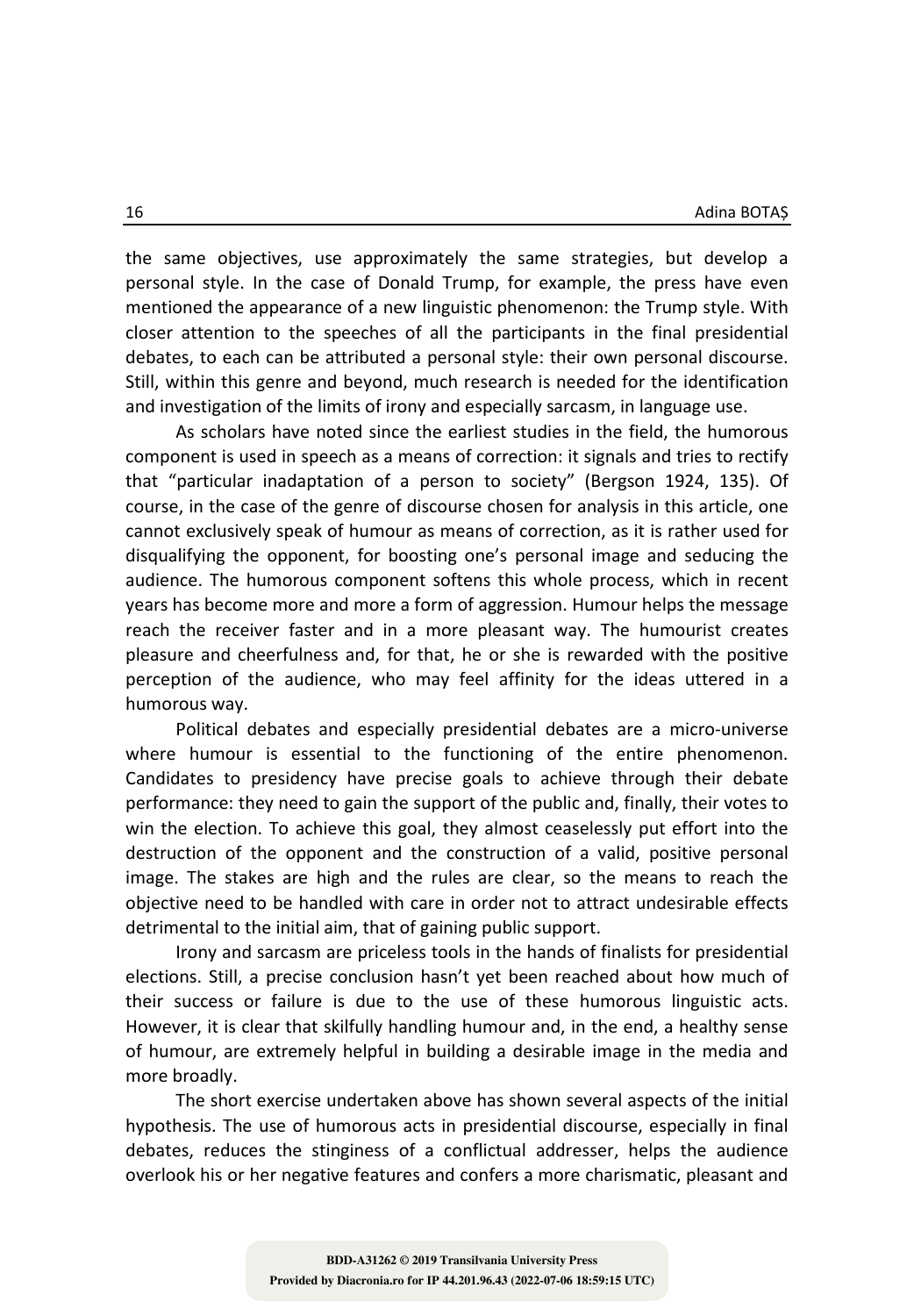positive image upon the speaker. The absence of the humorous component in the same utterances would definitely decrease the audience's will to affiliate with the speaker, given the aggressive, inconsiderate and maybe selfish attitude they would otherwise show.

This is an incipient phase of what intends to be a broader project on presidential discourse analysis. The study also intends to include Romanian presidential discourse. At the time this article was written, scheduling could not permit the inclusion of the Romanian election, forthcoming in November 2019, alongside the pre-election debates between the finalists.

## **References**

- Attardo, Salvatore. 2000. "Irony as Relevant Inappropriateness". *Journal of Pragmatics* 32: 793-826.
- Attardo, Salvatore. 2002. "Humor and Irony in Interaction: From Mode Adoption to Failure of Detection". In *Studies in new technologies and practices in communication. Say not to say: New perspectives on miscommunication*, ed. by Luigi Anolli, Rita Ciceri, and Giuseppe Riva, 159–179. IOS Press.
- Bergson, Henri. 1924. *Le Rire.* Paris: Librairie Felix Alcan.
- Brown, Gillian and George Yule. 1983. *Discourse Analysis.* Cambridge: Cambridge University Press.
- Charaudeau, Patrick. 2006. "Des Catégories pour l'Humour?" *Revue Questions de Communication* 10, Nancy: Presses Universitaires de Nancy. Retrieved 23 October 2019 from URL: http://www.patrick-charaudeau.com/Descategories-pour-l-humour,93.html
- Charaudeau, Patrick. 2013. "De l'Ironie à l'Absurde et des Catégories aux Effets". In *Frontières de l'humour,* ed. by Vivero García D., 1-8. Paris: L'Harmattan. Retrieved 26 October 2019 from URL: http://www.patrickcharaudeau.com/De-l-ironie-a-l-absurde-et-des.html
- Charaudeau, Patrick. 2013. "L'arme Cinglante de l'Ironie et de la raillery dans le Débat presidentiel de 2012". *Humour et Ironie dans la Campagne Présidentielle de 2012, Revue Langage et Société* 146: 35-47. Retrieved 18 October 2019 from URL: http://www.patrick-charaudeau.com/L-armecinglante-de-l-ironie-et-de.html
- Gee, James Paul. 2005 [1999]. *An Introduction to Discourse Analysis*. *Theory and Method,* London, New York: Routledge Taylor & Francis Group.